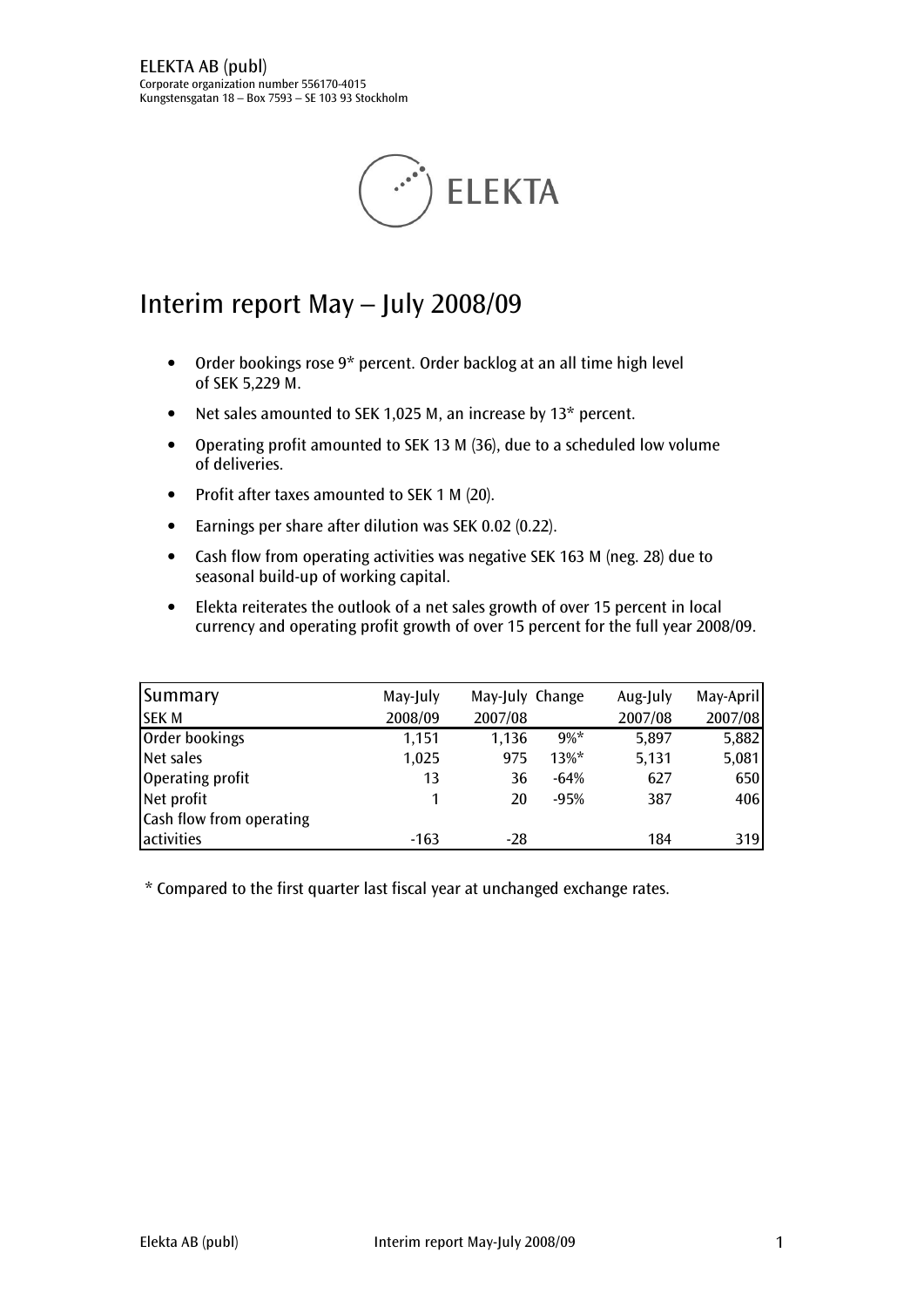

#### President Tomas Puusepp comments

Demand for Elekta's clinical solutions, products and services remains strong. Elekta continues to strengthen its market share and the product portfolio is more competitive than ever before.

Important when assessing Elekta's development, order bookings on a rolling twelve-month basis increased by 12 percent, despite a negative currency effect.

During the first quarter our major efforts were to integrate CMS' organization and offering with Elekta's other software solutions. Elekta's software systems support the entire workflow in cancer treatment, from diagnosis to dose planning, treatment, administration and followup. For the present fiscal year, CMS adds to net sales, but contributes only marginally to operating profit.

Elekta will strengthen its position in emerging markets. Our own office in Brazil was up and running by May 1 and Latin America will be an important growth market for Elekta going forward. We will also continue to invest substantially in R&D, with the aim of improving quality and cost-efficiency in cancer care and management of brain disorders.

The introduction of Elekta VMAT has created a good momentum in the market place and we see a continued positive trend for business area oncology systems going forward, even if the competition in this segment is high. Another growth driver in a mid-term perspective is the possibility to market Elekta Compact™ in markets in need of rapid build-up of care capacity.

The interest for Leksell Gamma Knife® Perfexion™ remains strong. During the first quarter Leksell Gamma Knife® Perfexion™ systems were delivered to Korea and Japan . We also see high interest in Elekta Axesse™, our fully integrated system for stereotactic radiation therapy.

After we communicated the full year outlook for 2008/09, particularly the US dollar has developed favorably for Elekta. Provided that today's currency rates remain for the full year, the positive effect on Elekta's earnings will be significant from the third quarter and onwards.

As an effect of a scheduled low level of delivery volumes the first quarter's operating profit was weak. However, we reiterate the previously communicated outlook for 2008/09. Net sales and operating profit will be significantly higher in the second half of the fiscal year, compared with the first.

Tomas Puusepp President and CEO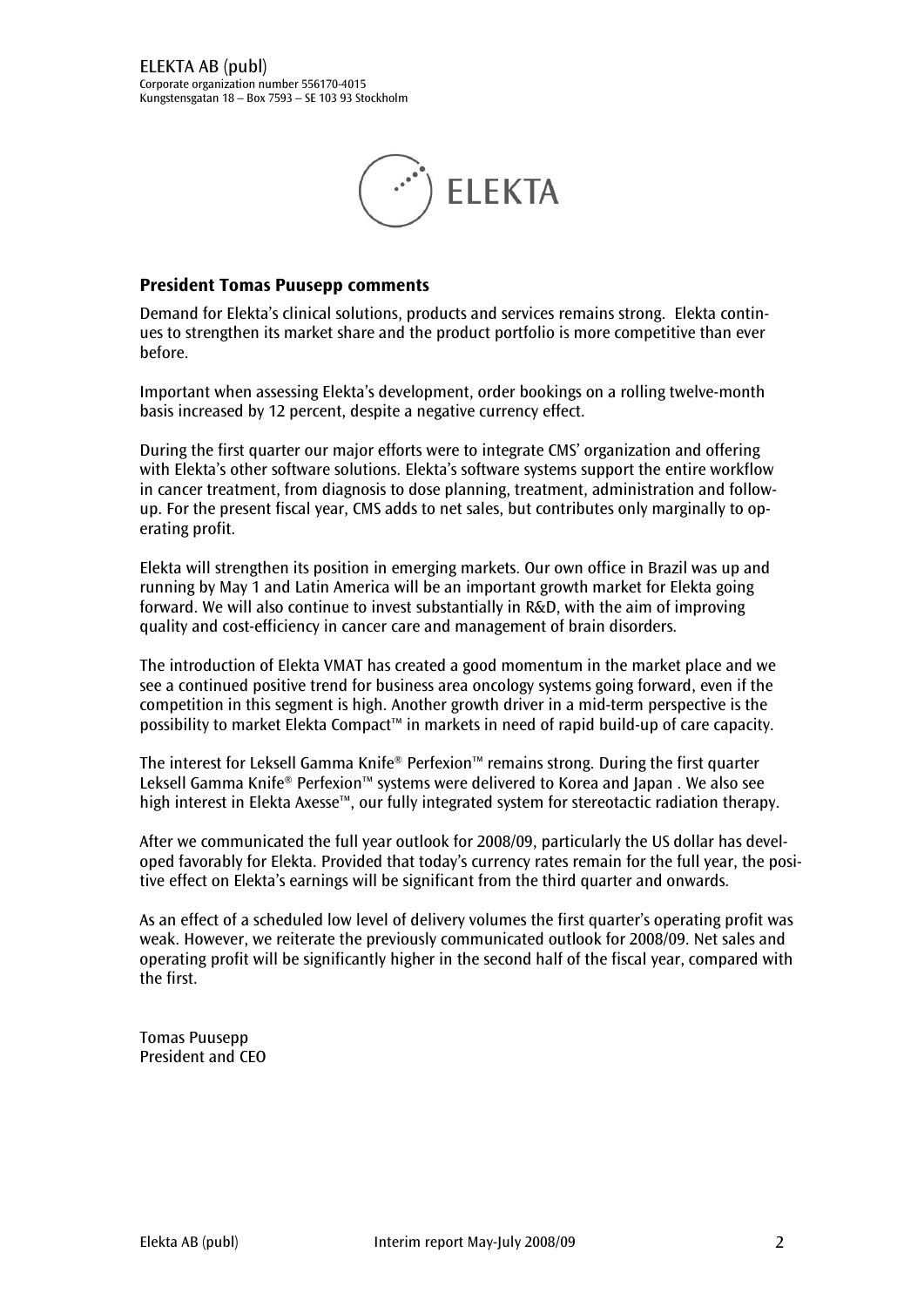

# The Group

#### Order bookings and order backlog

Order bookings for the first quarter rose 1 percent to SEK 1,151 M (1,136). CMS acquired in March 2008, contributed SEK 100 M.

Order bookings increased by 9 percent, based on unchanged exchange rates.

On a rolling twelve-month basis, order bookings rose 12 percent to SEK 5,897 M.

Order backlog on July 31, 2008 was at an all time high level of SEK 5,229 M compared to SEK 5,069 M on April 30, 2008.

| <b>Order bookings</b>       | May-July | May-July Change |        | Rolling Change |     | May-April |
|-----------------------------|----------|-----------------|--------|----------------|-----|-----------|
| <b>SEK M</b>                | 2008/09  | 2007/08         |        | 12 months      |     | 2007/08   |
| North and South America     | 478      | 556             | $-14%$ | 2.616          | 6%  | 2,694     |
| Europe, Middle East, Africa | 401      | 382             | 5%     | 2.219          | 11% | 2,200     |
| Asia                        | 272      | 198             | 37%    | 1.062          | 36% | 988       |
| <b>Group</b>                | 1.151    | 1.136           | 1%     | 5,897          | 12% | 5,882     |

#### Net sales

Net sales for the first quarter increased by 5 percent to SEK 1,025 M (975), whereof net sales from CMS amounted to SEK 83 M.

Net sales rose by 13 percent, based on unchanged exchange rates.

On a rolling twelve-month basis, net sales rose 14 percent to SEK 5,131 M.

| <b>Net sales</b>            | May-July | May-July Change |       | Rolling Change |     | May-April |
|-----------------------------|----------|-----------------|-------|----------------|-----|-----------|
| <b>SEK M</b>                | 2008/09  | 2007/08         |       | 12 months      |     | 2007/08   |
| North and South America     | 420      | 408             | 3%    | 2,110          | 11% | 2,098     |
| Europe, Middle East, Africa | 352      | 376             | $-6%$ | 1,996          | 7%  | 2,020     |
| Asia                        | 253      | 191             | 32%   | 1.025          | 36% | 9631      |
| <b>Group</b>                | 1.025    | 975             | 5%    | 5,131          | 14% | 5,081     |

#### Earnings

Operating profit for the quarter amounted to SEK 13 M (36) and was compared with the first quarter last year negatively impacted by product mix and CMS, that was acquired in March 2008.

Gross margin amounted to 43 percent (42). The increased operating cost in the first quarter is mainly because of the newly acquired CMS. Operating margin was 1 percent (4).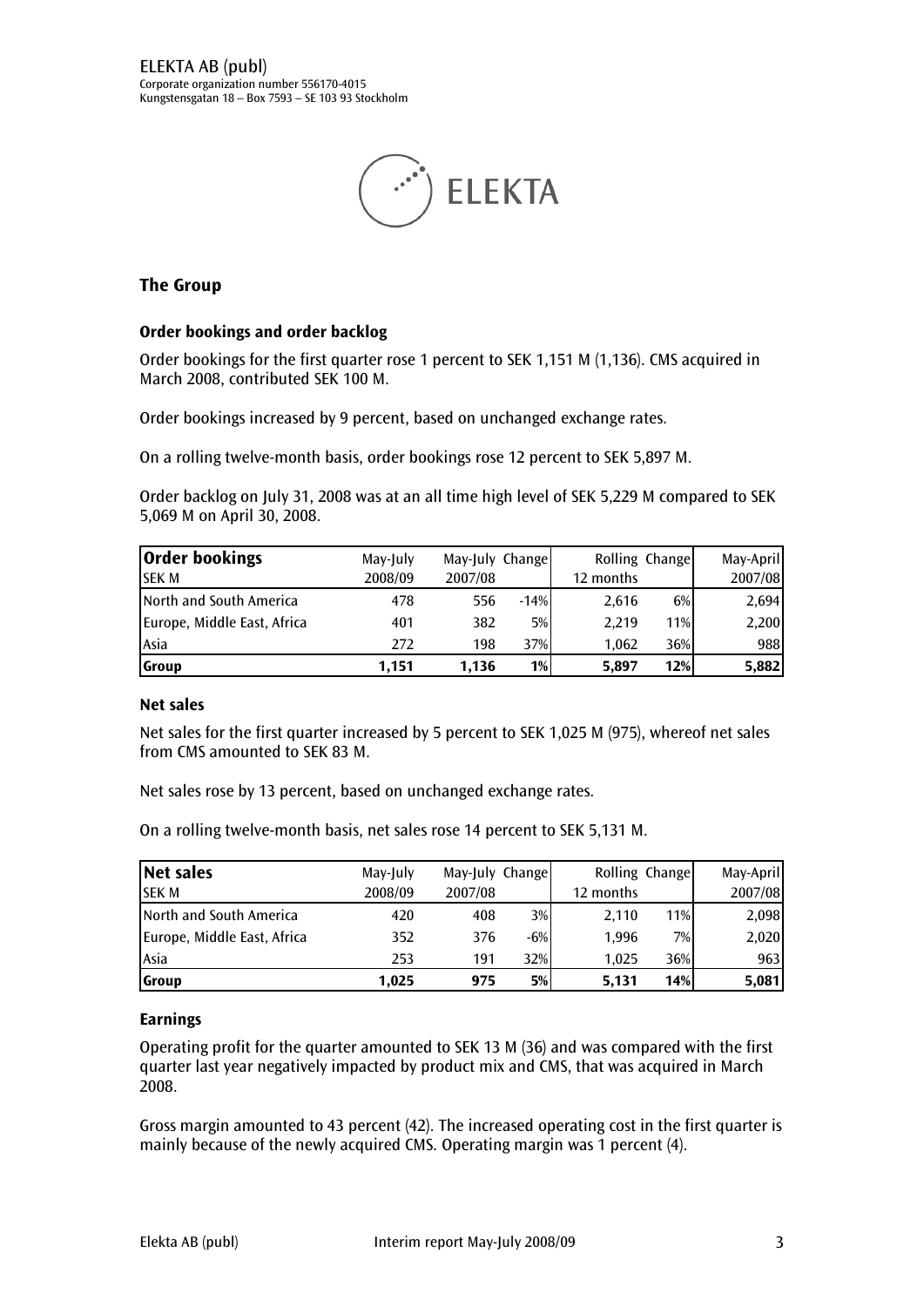

Investments in research and development rose 5 percent to SEK 106 M (101) equal to 10 percent (10) of net sales. Capitalization of development costs and amortization of capitalized development costs affected earnings positively by SEK 7 M (pos. 4). Capitalization amounted to SEK 13 M (9) and amortization to SEK 6 M (5).

Exchange rate movements affected operating profit before recorded exchange differences positively by SEK 2 M compared with the first quarter the previous year. Recorded exchange gains in operations during the first quarter 2008/09 amounted to SEK 11 M. The preceding year recorded exchange gains in operations was SEK 6 M. In total, exchange rate fluctuations affected the operating profit for the first quarter 2008/09, compared with the previous year, positively by SEK 7 M.

Currency hedging is done on the basis of anticipated sales in foreign currency over a period of up to 24 months. Exchange rate gains from forward contracts in operating profit amounted to SEK 7 M (gain 13). Unrealized exchange rate losses from cash flow hedges amounted to SEK 1 M and are reported in shareholders' equity taking into account the tax impact.

Calculated IFRS 2 costs for Elekta's outstanding option program amounted to SEK 13 M (6).

Net financial items amounted to an expense of SEK 11 M (expense 7). Net interest expenses increased to 18 (expense 7) Mkr due to a higher net debt position and interest rate increases. Financial exchange gains amounted to SEK 9 M (0) from realized portion of net investment hedge.

Profit after financial items amounted to SEK 2 M (29). Tax expense amounted to SEK 1 M or 34 percent. Profit after taxes amounted to SEK 1 M (20).

Earnings per share amounted to SEK 0.02 (0.22) before dilution and SEK 0.02 (0.22) after dilution.

#### Market development

#### Region North and South America

The North American market continues to show solid growth, primarily driven by the rising cancer incidence and the rapid acceptance of new and refined treatment methods. Software systems that support the entire treatment process are normally an integrated part of the delivery of treatment systems in this region, which results in larger average order values.

South America is expected to become an important growth market for Elekta. In May Elekta opened up its regional office with own local resources for sales, marketing and service in this region to strengthen and support its network of distributors.

Order bookings for Region North and South America declined based on unchanged exchange rates 3 percent during the first quarter compared to the same period last year.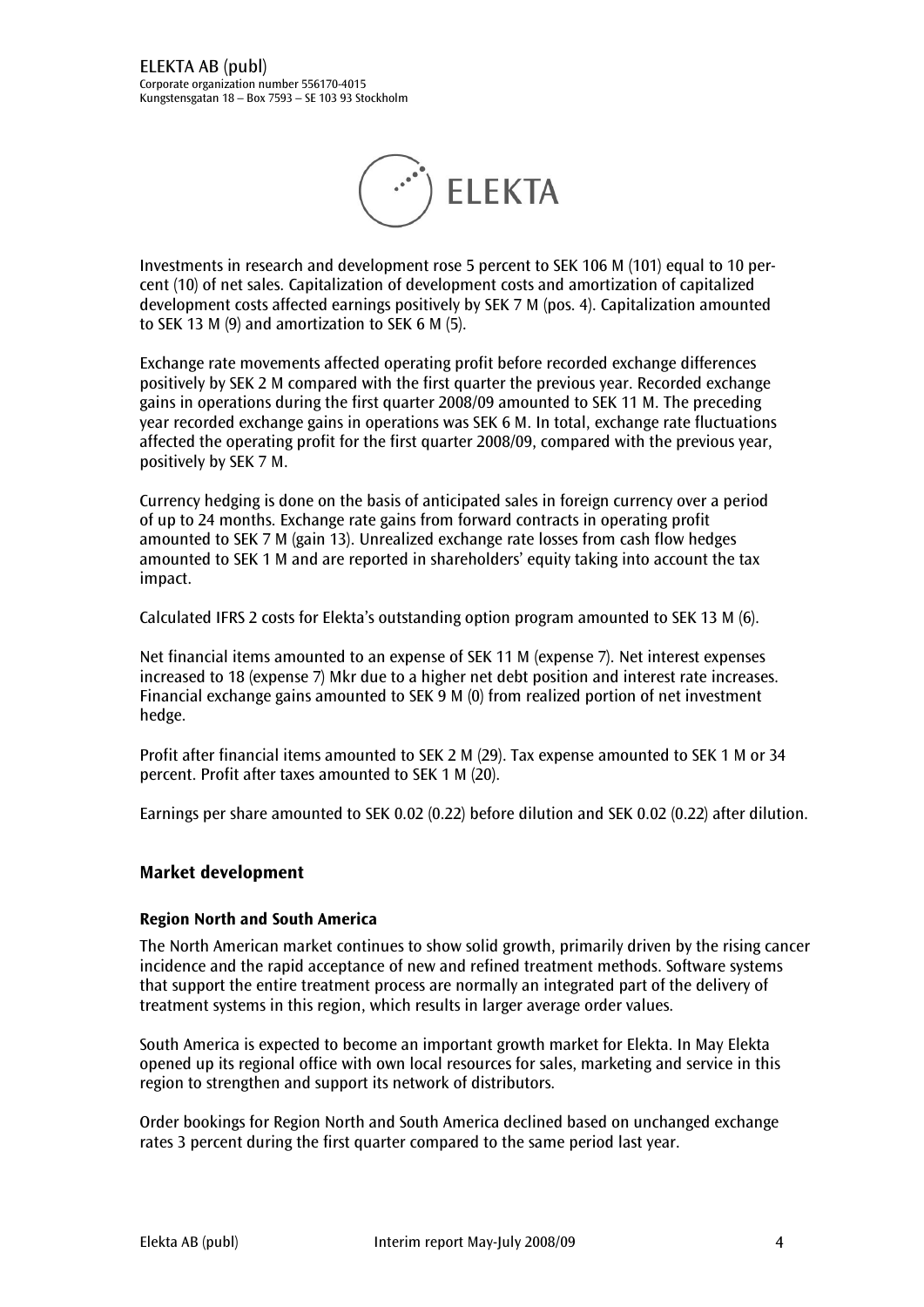

On a rolling twelve-months basis, the reported order bookings for the region increased by 6 percent to SEK 2,616 M, despite a strong negative effect from currency.

Net sales for North and South America rose 3 percent, negatively impacted by currency and positively by CMS. On a rolling twelve-month basis, net sales for North and South America increased by 11 percent to SEK 2,110 M.

In June, Elekta received FDA 510(k) clearances for the technology which allows treatment with Elekta VMAT (Volumetric Modulated Arc Therapy), a technology that dramatically reduces treatment times while also enabling the delivery of a higher dose to the tumor target without compromising coverage and patient safety. The following month, treatment in the U.S. started with this ground-breaking technology. The introduction of Elekta Infinity™ and Elekta VMAT has met strong interest from new and existing customers.

#### Europe including Middle East and Africa

The market development in Europe is to largely extent driven by national and regional initiatives to remedy the lack of radiation treatment capacity. Elekta's ability to provide comprehensive and integrated solutions, based on industry standards and open connectivity, makes the company an attractive partner in tenders involving long-term commitments. There is substantial demand in Europe for information systems for cancer care, particularly for the purpose of improving productivity and multi-site connectivity.

Order bookings for Region Europe including Middle East and Africa increased based on unchanged exchange rates by 7 percent compared to the same period last year. Order bookings were low as an effect of the very strong previous quarter.

On a rolling twelve-month basis, order bookings increased by 11 percent to SEK 2,219 M.

Net sales for Europe including Middle East and Africa declined by 6 percent, in spite of contribution from CMS. On a rolling twelve month basis, net sales for Europe including Middle East and Africa increased by 7 percent to SEK 1,996 M.

In June, Elekta completed the process of adding CE marking to Elekta Compact™, thus preparing Elekta for entering new markets with this highly competitive linear accelerator platform.

#### Asia

There is a solid rationale for a continued long-term market growth in Asia. The number of linear accelerators per capita is low by international comparison. Elekta is well positioned to meet strong demand in the region and to support health care providers in these countries in their quest to develop cancer care. Elekta is the market leader in China in the segment for advanced radiation therapy solutions and the launch of Elekta Compact™ is expected to further strengthen Elekta's position. In Japan, Elekta has a large installed base of Leksell Gamma Knife® and software solutions from CMS.

Order bookings for Region Asia increased based on unchanged exchange rates by 47 percent.

On a rolling twelve month basis, order bookings rose 36 percent to SEK 1,062 M.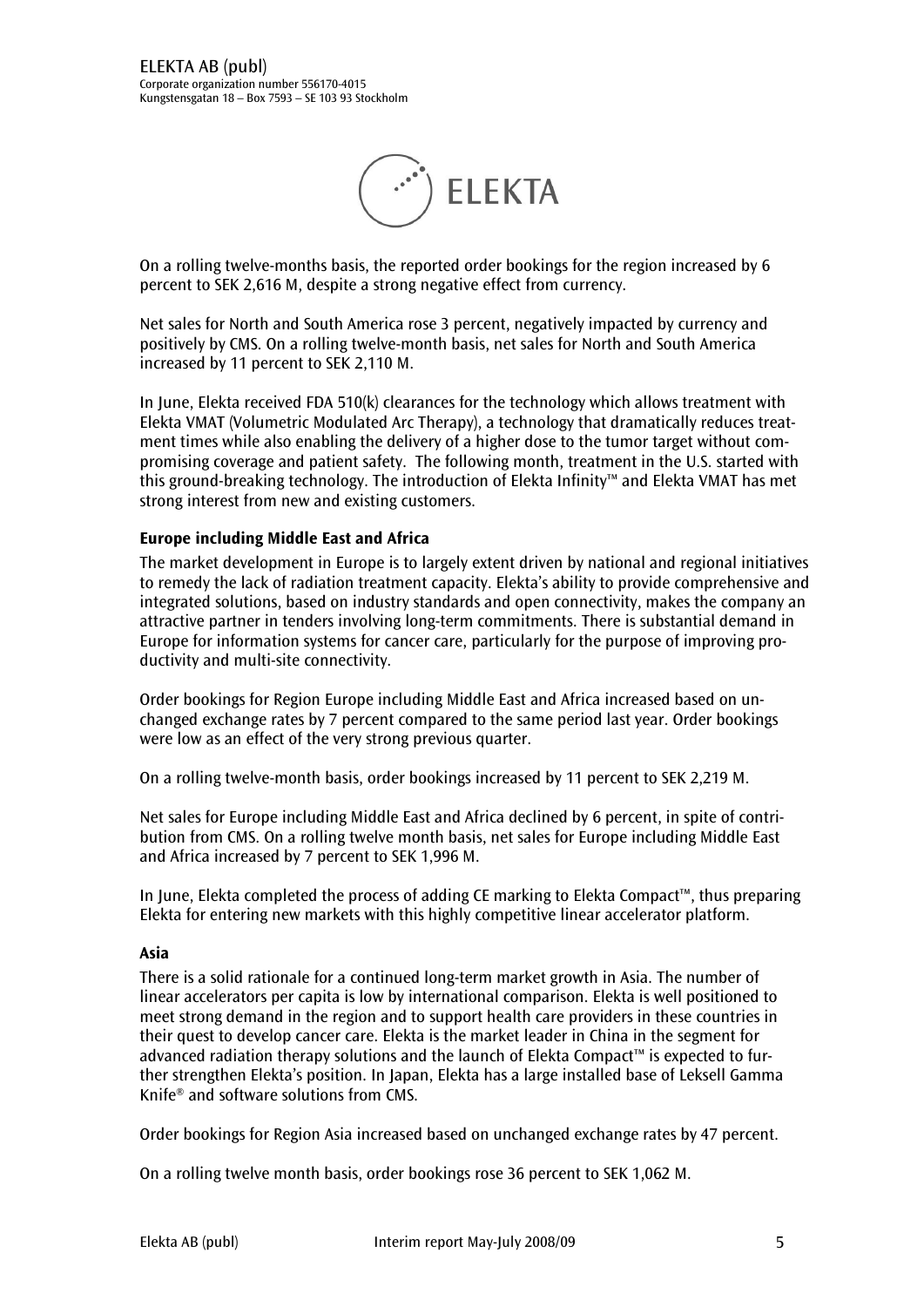

Net sales for Asia for the first quarter rose 32 percent, positively affected by CMS and negatively affected by currency. On a rolling twelve-month basis, net sales for Asia increased by 36 percent to SEK 1,025 M.

In May, the Japanese Ministry for Health, Labor and Welfare, issued regulatory approval for Leksell Gamma Knife® Perfexion™, which made it possible for Elekta to market and install this technology in Japan. The first Leksell Gamma Knife® Perfexion™ in Japan was delivered during the first quarter and Elekta expects that an additional number of Leksell Gamma Knife® Perfexion™ units will be installed in Japan during the present fiscal year.

#### Market outlook

The total market for Elekta's clinical solutions, IT systems and services is expected to grow by 5-10 percent annually. However, the high value of individual orders and the particularities of the healthcare industry market often lead to significant quarterly variations in business volume, product mix and geographical mix.

Market development is driven by the shortage of radiation treatment capacity that prevails in most countries and by the increase in number of cancer cases, as a result of an aging population and better diagnostics. New advanced, more precise and accurate methods are expected to increase the role of radiation therapy in the future. The rapid development of new technology is resulting in higher average order values. An increasing number of customers are requesting more comprehensive and long-term relationships with suppliers.

In virtually all countries, health care systems are under strong pressure to improve efficiency and at the same time slow down cost expansion. Software systems for higher efficiency, in patient throughput as well as information management and adminstration, are becoming more critical for operations.

#### Outlook for the fiscal year 2008/09 – remains unchanged

For 2008/09, Elekta's net sales are expected to grow by more than 15 percent in local currency. Elekta's operating profit for 2008/09 is also expected to grow by more than 15 percent. Net sales and operating profit will be significantly higher in the second half of the fiscal year, compared with the first.

# Other information

#### Investments and depreciation

Investment in intangible and tangible fixed assets amounted to SEK 22 M (26). Amortization of intangible and depreciation of tangible fixed assets amounted to SEK 47 M (44).

#### Liquidity and financial position

Due to seasonal build-up of working capital, cash flow from operating activities was negative SEK 163 M (neg. 28). Cash flow after investments was negative SEK 221 M (neg. 145). Acquisitions were included with SEK 50 (95) M. Part of previous years recorded liabilities for additional purchase price for Medical Intelligence and 3D Line were paid during the first quarter.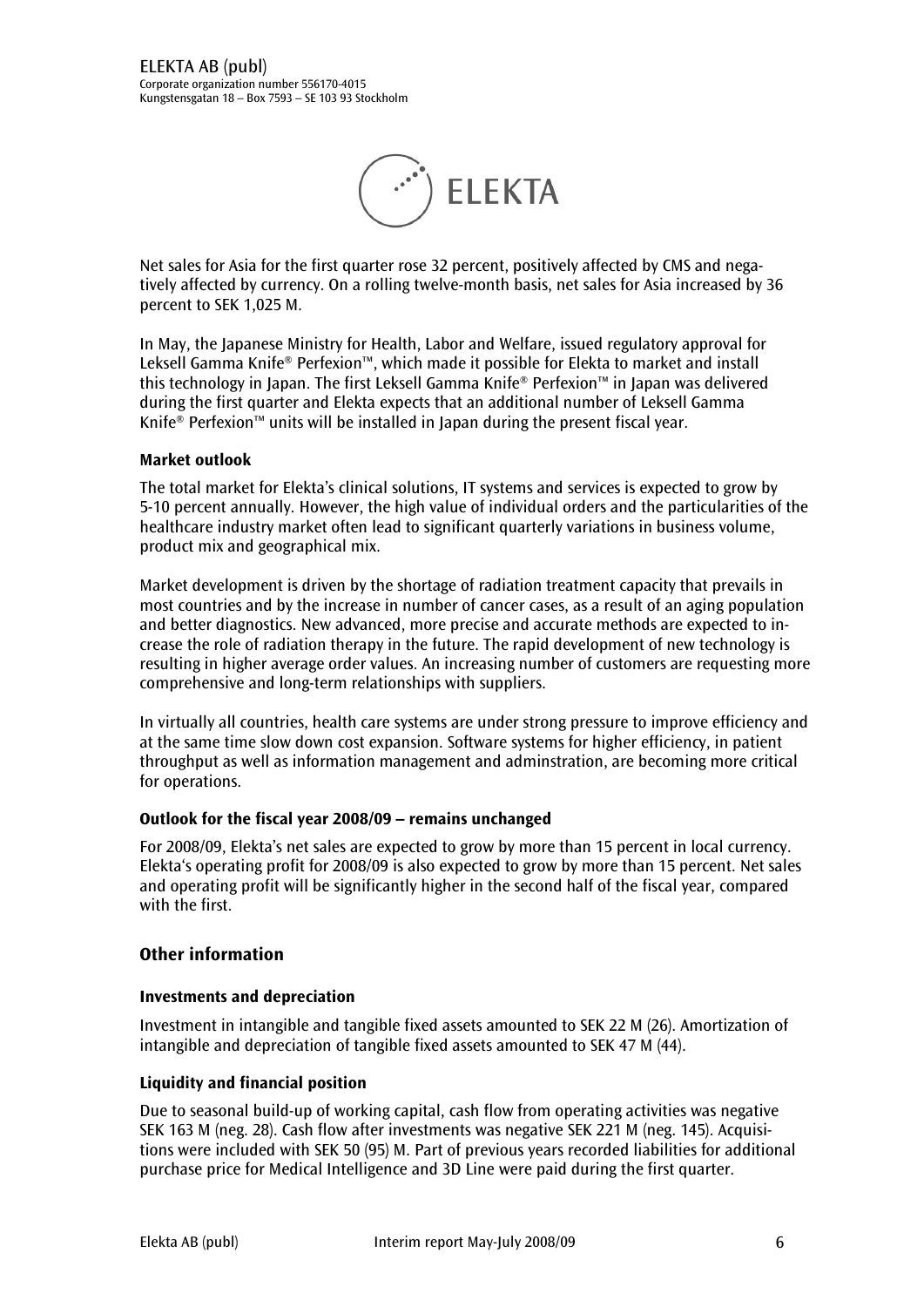

Liquid funds amounted to SEK 197 M on July 31, 2008 compared to SEK 402 M April 30, 2008. Of total bank balances SEK 1 M were pledged, primarily for commercial guarantees.

Interest-bearing liabilities totaled SEK 1,434 M on July 31, 2008 compared with SEK 1,449 M on April 30, 2008. Net debt amounted to SEK 1,237 M at the end of the first quarter, compared with SEK 1,047 M on April 30, 2008.

Net debt/equity ratio was 0.67 and equity/assets ratio was 30 percent.

#### Exercise of warrants and repurchased shares

During May-July 2008/09, 554,202 new Series B shares were subscribed through exercise of warrants distributed within the framework of the established option programs.

Elekta's current holding of own shares amounts to 951,300 B shares, which Elekta's Board intends to propose to the Annual General Meeting to be cancelled.

Total number of shares on August 31, 2008 was 93,075,863 divided between 3,562,500 A shares and 89,513,363 B shares.

#### Employees

The average number of employees was 2,390 (2,034), of which acquired entities 295 (-). The average number of employees in the parent company was 20 (20).

The number of employees on July 31, 2008 totaled 2,416 compared with 2,406 on April 30, 2008.

#### Risks and uncertainties

Elekta's ability to deliver treatment equipment is, to a large extent, dependent on customers being able to accept delivery in the agreed timeframe, which results in a risk of delayed deliveries and corresponding delayed revenue recognition. In its operations, Elekta is subject to a number of financial risks, primarily related to exchange rate fluctuations.

Description of risks and uncertainties in Elekta's business can be found in the annual report 2007/08 on page 39 and in note 2. Nothing essential has happened to change the risks described therein.

Stockholm, September 18, 2008

Elekta AB (publ)

Tomas Puusepp President and CEO

The Company's auditors have not reviewed this interim report.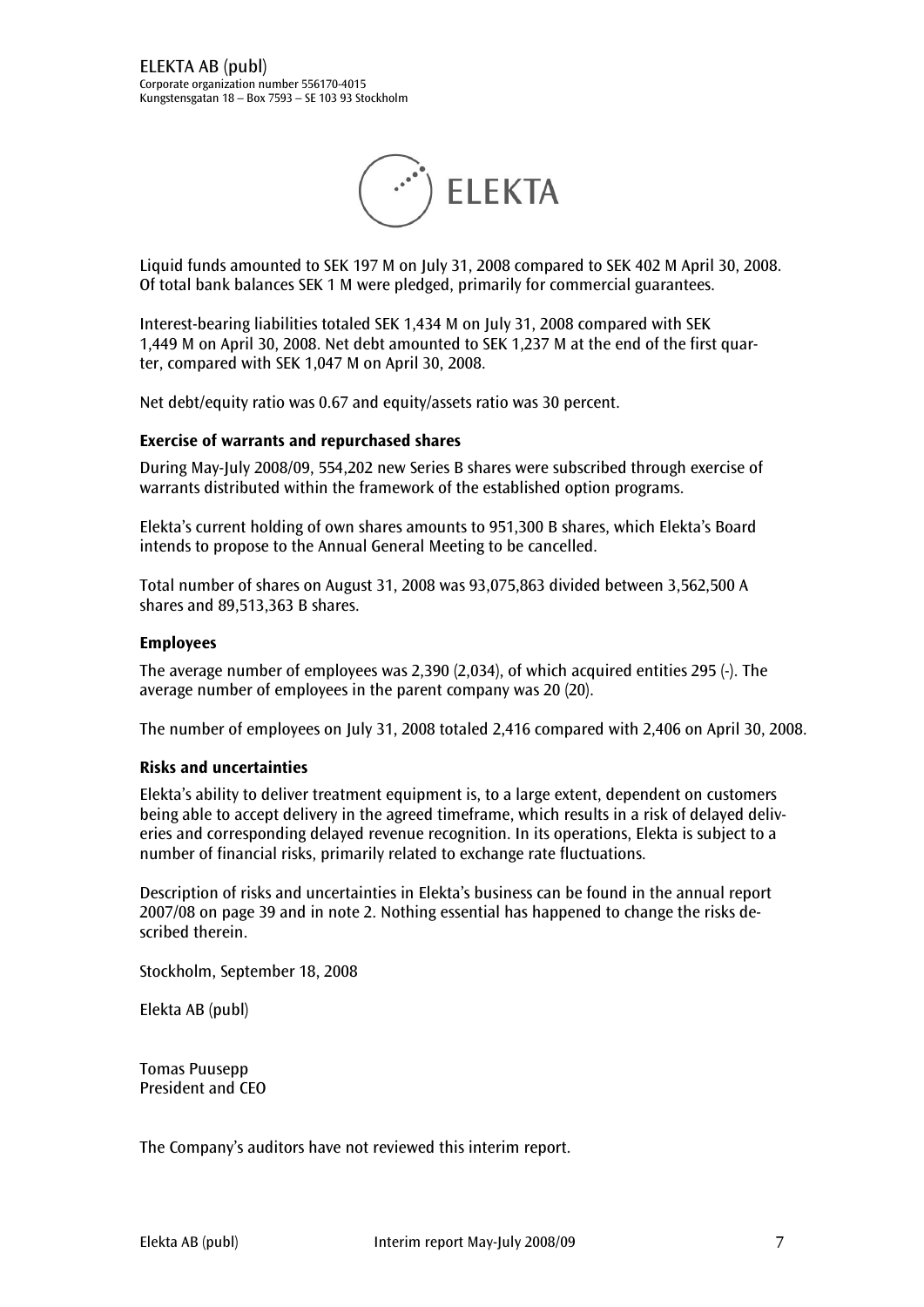

#### Financial information

6 month Interim report May-October 2008/09 December 4, 2008 9 month Interim report May-January 2008/09 March 4, 2008 Fiscal year-end report 2008/09 June 2009

For further information, please contact: Tomas Puusepp, President and CEO, Elekta AB (publ) Tel: +46 8 587 25 520, e-mail: tomas.puusepp@elekta.com

Håkan Bergström, CFO, Elekta AB (publ) Tel: +46 8 587 25 547, e-mail: hakan.bergstrom@elekta.com

Lena Schattauer, Investor Relations, Elekta AB (publ) Tel: +46 8 587 25 722, e-mail: lena.schattauer@elekta.com

#### Accounting principles

This interim report is prepared according to IAS 34 and recommendation RFR 1.1 of the Swedish Financial Reporting Board, and with regard to the Parent company, also according to RFR 1.2. The accounting principles applied correspond to those presented in the 2007/08 Annual Report.

| <b>Exchange rates</b> |          | Average rate |                 |        | <b>Closing rate</b> |                 |       |
|-----------------------|----------|--------------|-----------------|--------|---------------------|-----------------|-------|
|                       |          | May-Jul.     | May-Jul. Change |        | ul. 31,             | Apr. 30, Change |       |
| Country               | Currency | 2008/09      | 2007/08         |        | 2008                | 2008            |       |
| Euro                  | 1 EUR    | 9.384        | 9.242           | 2%     | 9.459               | 9.367           | 1%    |
| <b>Great Britain</b>  | 1 GBP    | 11.841       | 13.653          | $-13%$ | 12.000              | 11.815          | 2%    |
| Japan                 | 100 JPY  | 5.668        | 5.612           | 1%     | 5.610               | 5.780           | $-3%$ |
| <b>United States</b>  | $1$ USD  | 6.004        | 6.825           | $-12%$ | 6.055               | 6.008           | 1%    |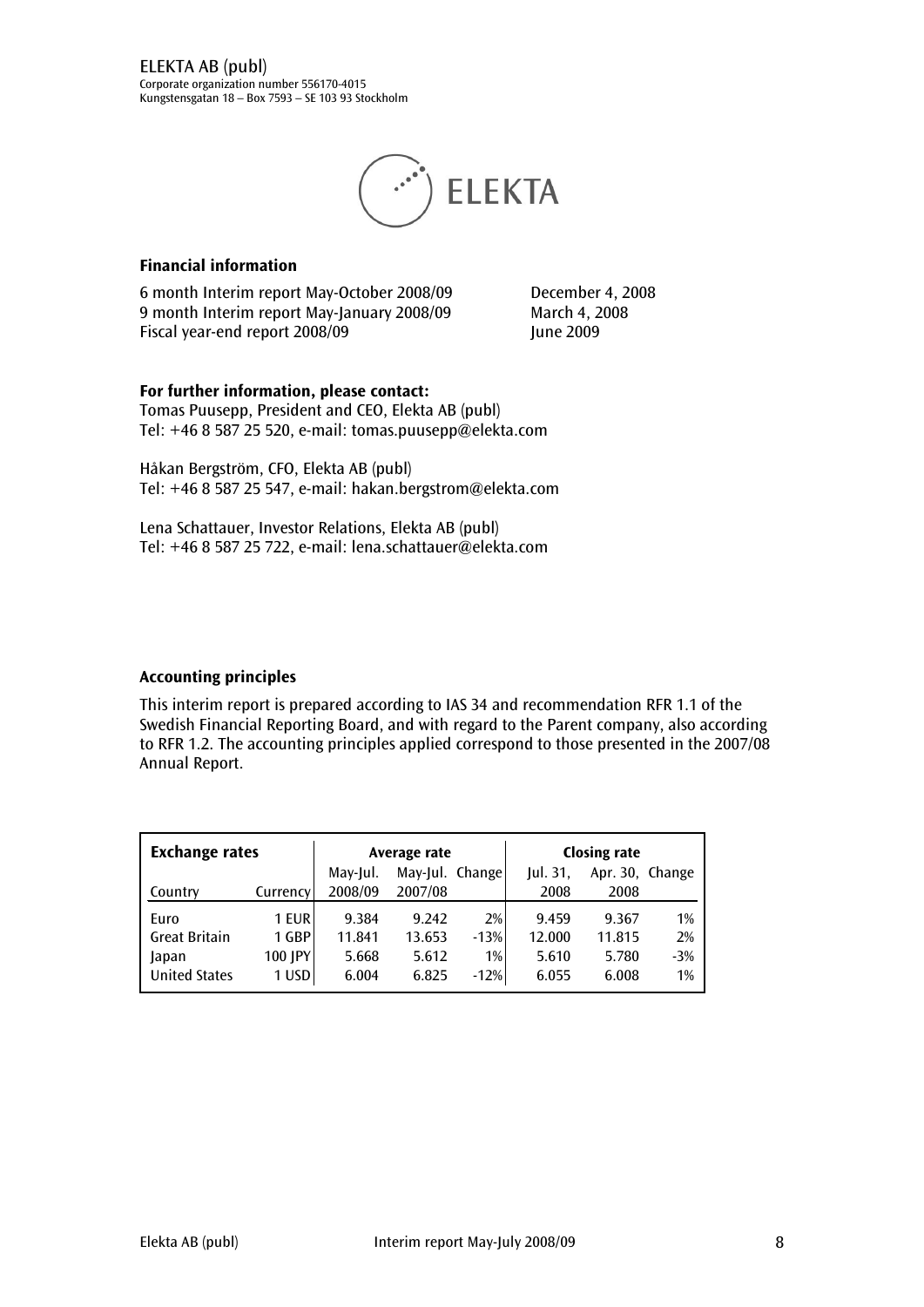

# CONSOLIDATED INCOME STATEMENT

|                                                                                                                                                                  | 3 months<br>May - Jul.                 | 3 months<br>May - Jul.                      | 12 months<br>Aug. - Jul.         | 12 months<br>May - Apr.          |
|------------------------------------------------------------------------------------------------------------------------------------------------------------------|----------------------------------------|---------------------------------------------|----------------------------------|----------------------------------|
| <b>SEK M</b>                                                                                                                                                     | 2008/09                                | 2006/07                                     | 2007/08                          | 2007/08                          |
| Net sales<br>Cost of products sold                                                                                                                               | 1,025<br>$-587$                        | 975<br>$-567$                               | 5,131<br>$-2,919$                | 5,081<br>$-2,899$                |
| Gross income                                                                                                                                                     | 438                                    | 408                                         | 2,212                            | 2,182                            |
| Selling expenses<br>Administrative expenses<br>R&D expenses<br>Exchange differences in operation                                                                 | $-197$<br>$-140$<br>$-99$<br>11        | $-159$<br>$-122$<br>$-97$<br>6              | $-717$<br>$-516$<br>$-385$<br>33 | $-679$<br>$-498$<br>$-383$<br>28 |
| <b>Operating profit</b>                                                                                                                                          | 13                                     | 36                                          | 627                              | 650                              |
| Result from participations<br>in associated companies<br>Interest income<br>Interest expenses<br>Financial exchange differences                                  | $-2$<br>5<br>$-23$<br>9                | $\bf{0}$<br>11<br>$-18$<br>$\boldsymbol{0}$ | 8<br>26<br>$-81$<br>17           | 10<br>32<br>$-76$<br>8           |
| <b>Income after financial items</b><br><b>Taxes</b>                                                                                                              | $\overline{\mathbf{2}}$<br>$-1$        | 29<br>$-9$                                  | 597<br>$-210$                    | 624<br>$-218$                    |
| <b>Net income</b>                                                                                                                                                | 1                                      | 20                                          | 387                              | 406                              |
| Attributable to<br><b>Parent Company shareholders</b><br><b>Minority shareholders</b><br>Earnings per share before dilution<br>Earnings per share after dilution | $\overline{2}$<br>$-1$<br>0.02<br>0.02 | 21<br>$-1$<br>0.22<br>0.22                  | 392<br>- 5<br>4.26<br>4.24       | 411<br>- 5<br>4.46<br>4.44       |
| <b>CASH FLOW</b>                                                                                                                                                 |                                        |                                             |                                  |                                  |
| Operating cash flow<br>Change in working capital                                                                                                                 | $-18$<br>$-145$                        | 47<br>$-75$                                 | 570<br>$-386$                    | 635<br>$-316$                    |
| Cash flow from operating activities                                                                                                                              | $-163$                                 | $-28$                                       | 184                              | 319                              |
| <b>Investments and disposals</b>                                                                                                                                 | $-58$                                  | $-117$                                      | $-540$                           | -599                             |
| <b>Cash flow after investments</b>                                                                                                                               | $-221$                                 | $-145$                                      | $-356$                           | $-280$                           |
| <b>External financing</b>                                                                                                                                        | 15                                     | $-130$                                      | 344                              | 199                              |
| Change in liquid funds                                                                                                                                           | $-205$                                 | $-272$                                      | $-15$                            | $-82$                            |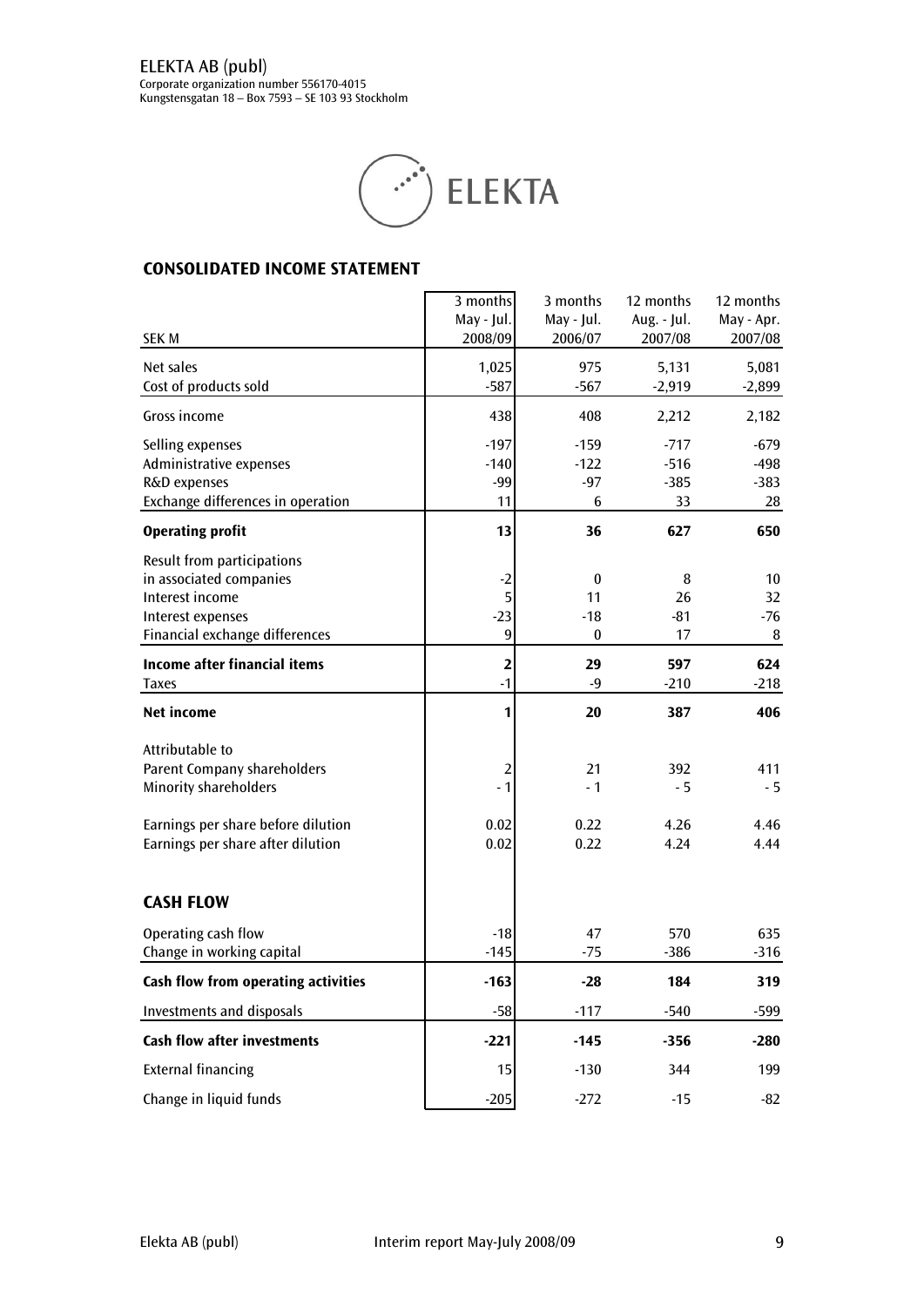

#### CONSOLIDATED BALANCE SHEET

|                                            | July $31,$ | July 31, | April 30, |
|--------------------------------------------|------------|----------|-----------|
| SEK M                                      | 2008       | 2007     | 2008      |
| Intangible assets                          | 2,658      | 2,326    | 2,659     |
| Tangible fixed assets                      | 219        | 247      | 226       |
| Shares and long-term receivables           | 35         | 35       | 37        |
| Deferred tax assets                        | 14         | 14       | 14        |
| Inventories                                | 593        | 500      | 529       |
| <b>Receivables</b>                         | 2,422      | 1,917    | 2,455     |
| Liquid funds                               | 197        | 212      | 402       |
| <b>Total assets</b>                        | 6,138      | 5,251    | 6,322     |
| Shareholders' equity                       | 1,854      | 1,793    | 1,813     |
| Interest-bearing liabilities               | 1,434      | 956      | 1,449     |
| Interest-free liabilities                  | 2,850      | 2,502    | 3,060     |
| Total shareholders' equity and liabilities | 6,138      | 5,251    | 6,322     |
| Assets pledged                             | 1          | 9        | 2         |
|                                            |            |          |           |

# CHANGES IN SHAREHOLDERS' EQUITY

|                                        | <b>July 31,</b> | July 31, | April 30, |
|----------------------------------------|-----------------|----------|-----------|
| <b>SEK M</b>                           | 2008            | 2007     | 2008      |
| Opening balance                        | 1,813           | 1,863    | 1,863     |
| <b>IFRS 2 cost and deferred tax</b>    |                 | 5        | 17        |
| IAS 39 unrealized cash flow hedges     | -5              | $\bf{0}$ | -8        |
| <b>Translation differences</b>         | 13              |          | $-203$    |
| Net income                             |                 | 20       | 406       |
| Option premiums and warrants exercised | 30              |          | 22        |
| Repurchase of shares                   |                 | $-100$   | $-200$    |
| Dividend                               |                 |          | $-92$     |
| Minority's capital contribution        |                 |          | 8         |
| Closing balance                        | 1,854           | 1.793    | 1,813     |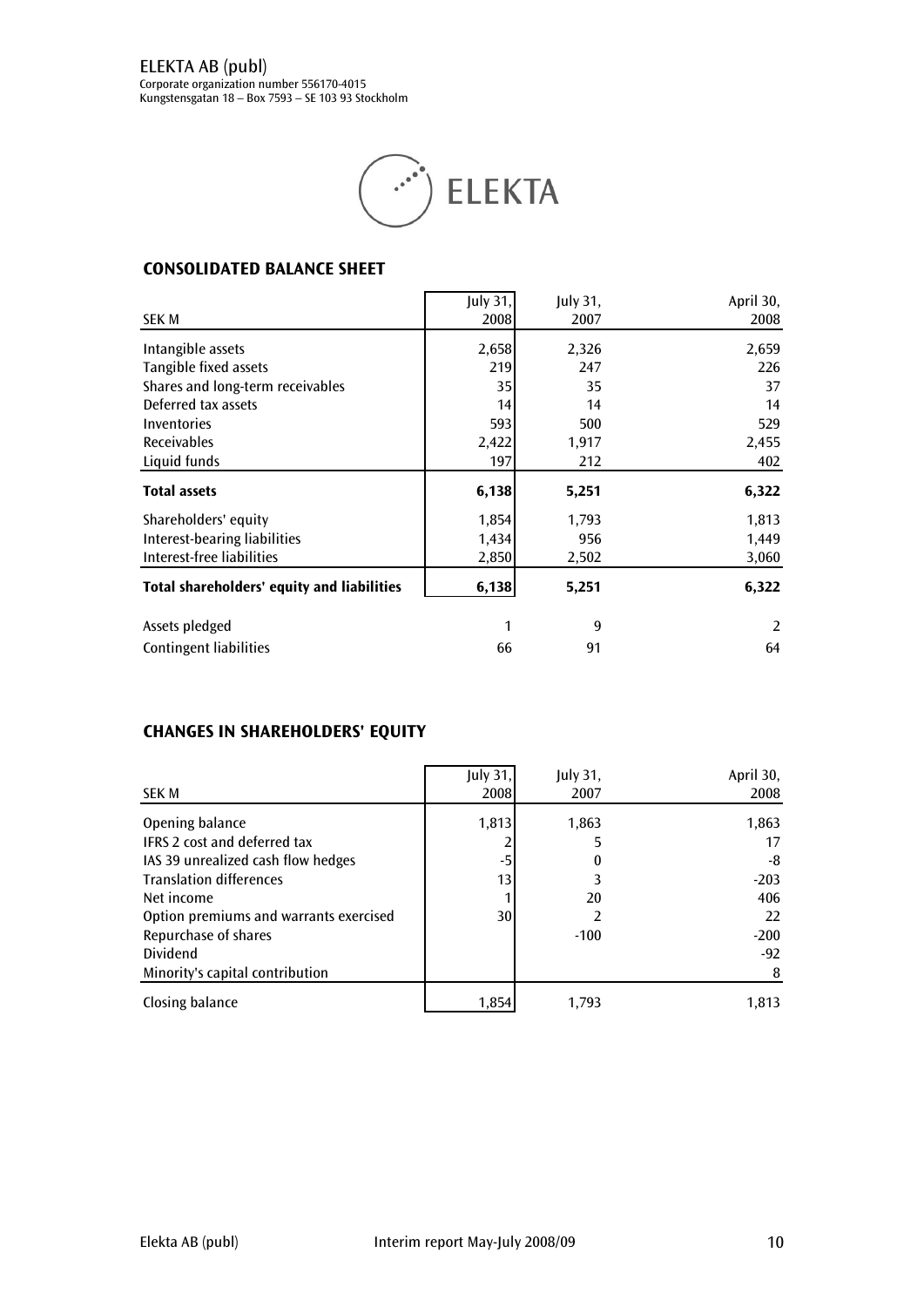# ELEKTA AB (publ)

Corporate organization number 556170-4015 Kungstensgatan 18 – Box 7593 – SE 103 93 Stockholm



| <b>KEY FIGURES</b>               | 12 months<br>May - Apr.<br>2004/05* | 12 months<br>May - Apr.<br>2005/06 | 12 months<br>May - Apr.<br>2006/07 | 12 months<br>May - Apr.<br>2007/08 | 3 months<br>May - Jul.<br>2007/08 | 3 months<br>May - Jul.<br>2008/09 |
|----------------------------------|-------------------------------------|------------------------------------|------------------------------------|------------------------------------|-----------------------------------|-----------------------------------|
| Order bookings, SEK M            | 3,558                               | 4.705                              | 5,102                              | 5,882                              | 1,136                             | 1,151                             |
| Net sales, SEK M                 | 3,152                               | 4,421                              | 4,525                              | 5,081                              | 975                               | 1,025                             |
| Operating result, SEK M          | 364                                 | 453                                | 509                                | 650                                | 36                                | 13                                |
| Operating margin                 | 12%                                 | 10%                                | 11%                                | 13%                                | 4%                                | 1%                                |
| Profit margin                    | 12%                                 | 10%                                | 11%                                | 12%                                | 3%                                | $0\%$                             |
| Shareholders' equity, SEK M      | 1.694                               | 1.868                              | 1.863                              | 1813                               | 1,793                             | 1,854                             |
| Capital employed, SEK M          | 2,527                               | 2,959                              | 2.850                              | 3,262                              | 2,749                             | 3,288                             |
| Equity/assets ratio              | 38%                                 | 35%                                | 35%                                | 29%                                | 34%                               | 30%                               |
| Net debt/equity ratio            | 0.05                                | 0.06                               | 0.27                               | 0,58                               | 0,41                              | 0,67                              |
| Return on shareholders' equity** | 16%                                 | 17%                                | 19%                                | 23%                                | 17%                               | 22%                               |
| Return on capital employed**     | 21%                                 | 18%                                | 20%                                | 24%                                | 18%                               | 24%                               |

\* Restated according to IFRS.

\*\* Based on rolling 12 months.

| <b>DATA PER SHARE</b>          | 12 months  | 12 months  | 12 months  | 12 months  | 3 months   | 3 months   |
|--------------------------------|------------|------------|------------|------------|------------|------------|
|                                | May - Apr. | May - Apr. | May - Apr. | May - Apr. | May - Jul. | May - Jul. |
|                                | 2004/05*   | 2005/06    | 2006/07    | 2007/08    | 2007/08    | 2008/09    |
| Earnings per share             |            |            |            |            |            |            |
| before dilution, SEK           | 2.69       | 3.23       | 3.72       | 4.46       | 0.22       | 0.02       |
| after dilution. SEK            | 2.69       | 3.21       | 3.70       | 4.44       | 0.22       | 0.02       |
|                                |            |            |            |            |            |            |
| Cash flow per share            |            |            |            |            |            |            |
| before dilution, SEK           | $-11.09$   | 1.68       | $-1.14$    | $-3.04$    | $-1.56$    | $-2.41$    |
| after dilution, SEK            | $-11.06$   | 1.67       | $-1.14$    | $-3.03$    | $-1.55$    | $-2.41$    |
| Shareholders' equity per share |            |            |            |            |            |            |
| before dilution, SEK           | 18.02      | 19.80      | 19.96      | 19.70      | 19.39      | 20.04      |
| after dilution. SEK            | 18.84      | 20.45      | 20.46      | 20.03      | 20.01      | 22.04      |
| Average number of shares       |            |            |            |            |            |            |
| before dilution, 000s          | 93,991     | 94,136     | 93,698     | 92,199     | 92,808     | 91,747     |
| after dilution, 000s           | 94,182     | 94,785     | 94,249     | 92,479     | 93,383     | 91,763     |
| Number of shares at closing    |            |            |            |            |            |            |
| before dilution, 000s          | 94,028     | 94,332     | 93,036     | 91,570     | 92,198     | 92,125     |
| after dilution, 000s           | 95,703     | 95,703     | 94,072     | 92,245     | 93,465     | 93,933     |

\* Restated according to IFRS.

Dilution in 2004/05-2007/08 refers to warrants program 2004/2008.

All historical data restated for split 3:1 October 2005.

| Data per quarter     | 01      | 02      | 03      | 04      | 01      | 02      | 03      | 04      | 01              |
|----------------------|---------|---------|---------|---------|---------|---------|---------|---------|-----------------|
| <b>SEK M</b>         | 2006/07 | 2006/07 | 2006/07 | 2006/07 | 2007/08 | 2007/08 | 2007/08 | 2007/08 | 2008/09         |
| Orderingång          | 987     | 1.315   | 1.237   | 1,563   | 1.136   | 1.336   | 1.229   | 2.181   | 1.151           |
| Nettoomsättning      | 996     | 1.018   | 1.068   | 1.443   | 975     | 1.213   | 1.097   | 1.796   | 1,025           |
| Rörelseresultat      | 85      | 74      | 87      | 263     | 36      | 159     |         | 383     | 13 <sup>l</sup> |
| Kassaflöde från den  |         |         |         |         |         |         |         |         |                 |
| löpande verksamheten | $-112$  | -39     | 53      | 248     | $-28$   | 168     | -51     | 230     | $-163$          |